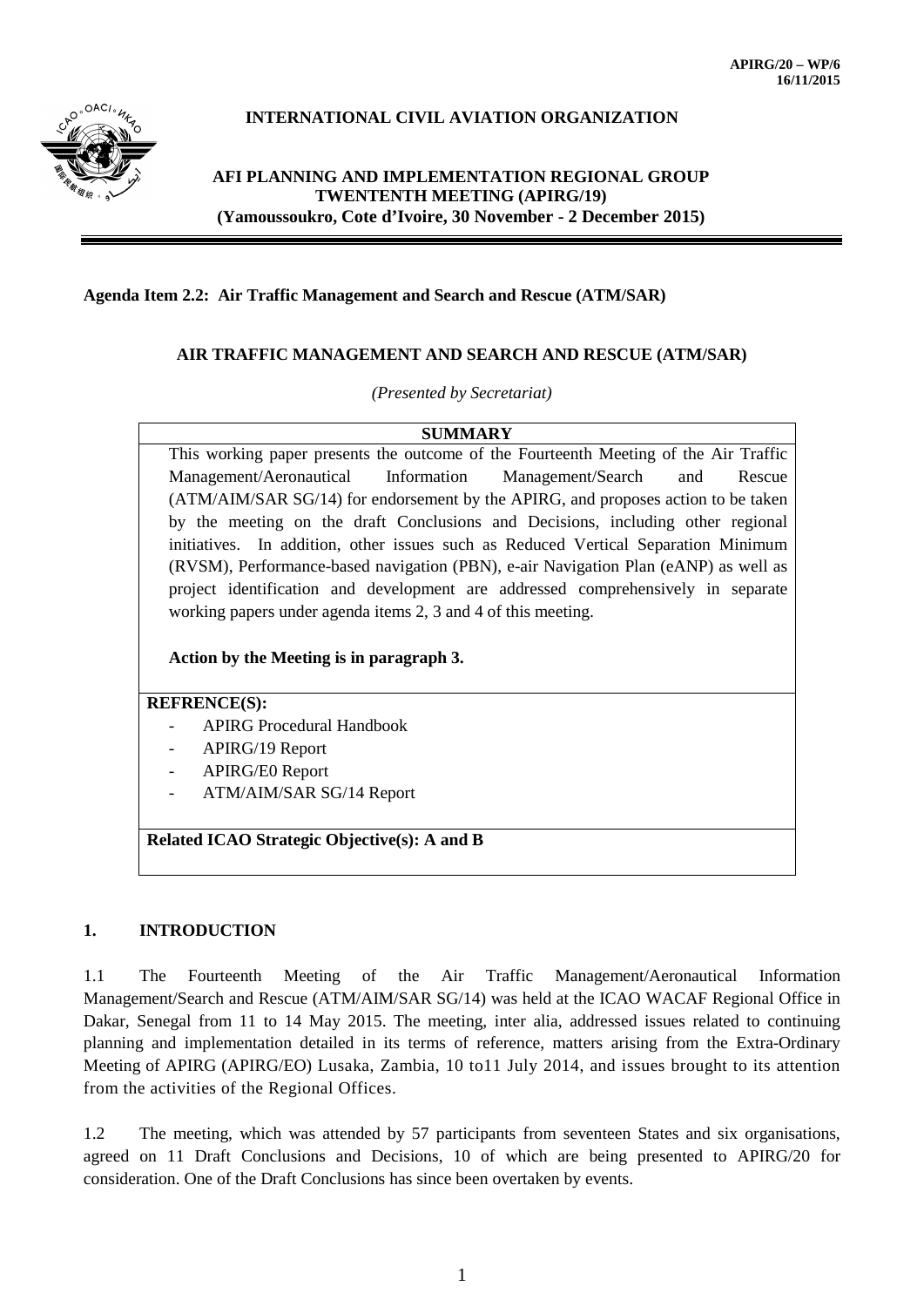1.3 In its deliberations the ATM/AIM/SAR Sub-Group was cognizant of the impending change to the structure and working methods of the Group based on outcome of the APIRG/EO Meeting, and took necessary action to facilitate the change.

# **2. DISCUSSION**

2.1 The following issues were given particular attention by ATM/AIM/SAR Sub-Group:

### *Status of implementation of the Sub-group work programme pertaining to ATM and SAR*

2.2 The Sub-Group reviewed progress and achievements from its activities and in particular progress made with respect to the APIRG Conclusions and Decisions as consolidated by the Nineteenth Meeting of APIRG in October 2013. Furthermore, the meeting reviewed the status of implementation in respect of the following:

- a) Performance based navigation (PBN)
- b) Air traffic services (ATS) routes identified under the tasks for review of the AFI ATS route network
- c) Safety Management
- d) Reporting and analysis of ATS incidents
- e) Safety in the implementation of RVSM and specific issues of AFI Tactical Action Group (TAG)
- f) Air traffic control (ATC) and regional alignment of Class A airspace
- g) Contingency plans required under Chapter 2 of Annex 11 to the Chicago Convention
- h) Strategic Lateral Offset Procedures
- i) Plan of division between the lower and upper airspace
- j) Application of the 10 minutes longitudinal separation
- k) Civil/Military Cooperation and Coordination
- l) Flexible Use of Airspace
- m) Resolution of missing flight plans
- n) ATS competency study
- o) AFI Secondary Surveillance Radar (SSR) code allocation and assignment plan and methodology

# *Linkage of Remaining Tasks of the Sub-Group with Aviation System Block Upgrades Modules (B0) and Regional Performance Objectives*

2.3 The ATM/AIM/SAR Sub-Group reviewed the ASBUs and Regional Performance Objective adopted by APIRG at its Nineteenth meeting in 2013, as well as tasks identified by the Sub-Group through it various subsidiary bodies, and acknowledged the requirement for the linking of tasks with the ASBUs Block 0 Modules in order to ensure coordinated implementation.

2.4 The Sub-Group also discussed linking of the tasks with Block 1 Modules, noting that Block 1 was only two years away and preparedness was necessary. It was however, agreed that while some States were fairly advanced in implementation and would be in a position to commence with Block 1 by 2018, most States still had much to do with Block 0. In this respect, focus of the Sub-Group should continue to be on Block 0, while preparing to transition to Block 1. The linking of Remaining Tasks of the Sub-Group with Aviation System Block Upgrades Modules (B0) and Regional Performance Objectives is at **Appendix 6A** to this working paper.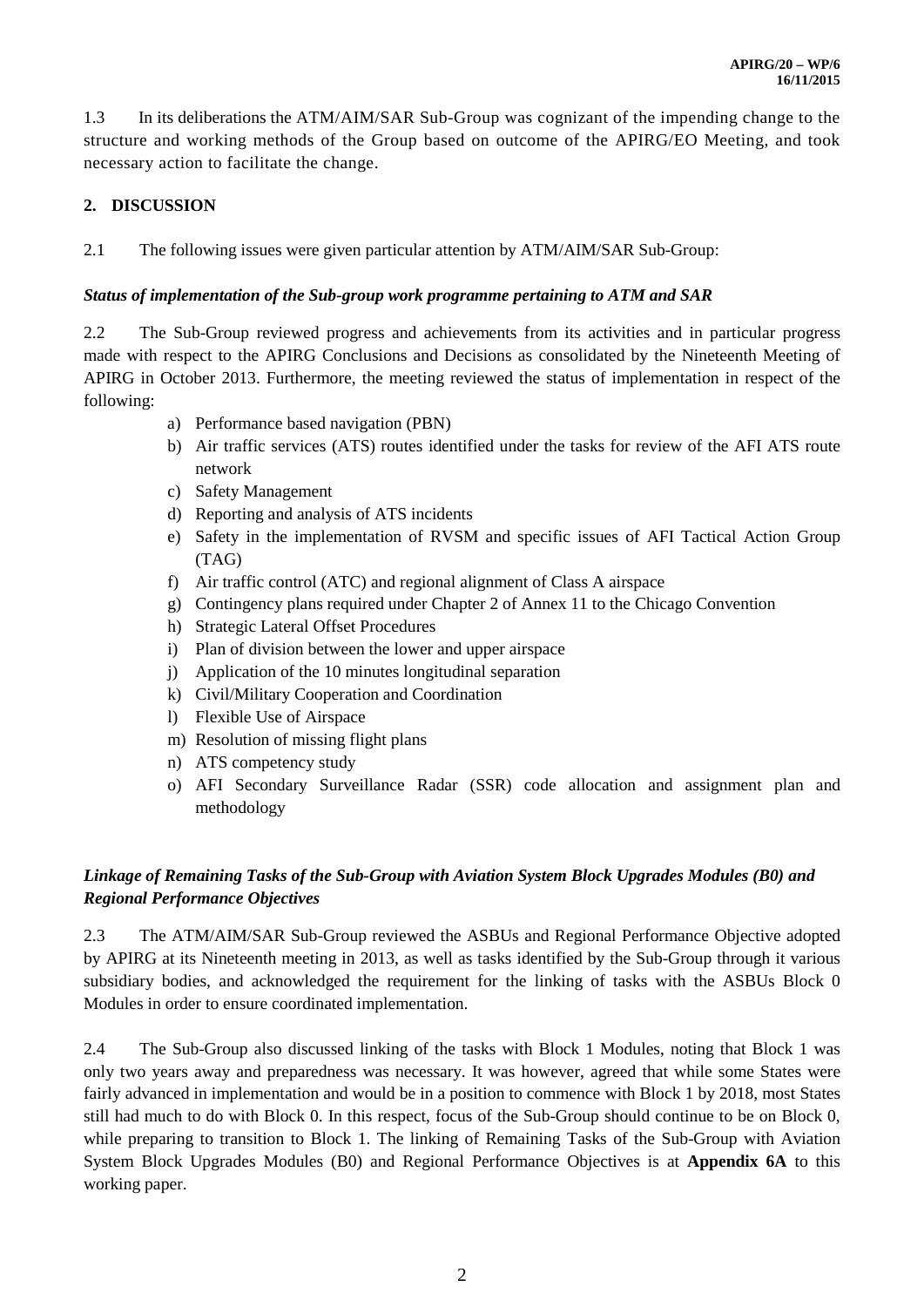## *Review of the new Air Navigation Plan structure and the development of DRAFT material for endorsement by APIRG*

2.5 The Sub-group reviewed the new Air Navigation Plan structure and developed relevant draft material for endorsement by the APIRG to be discussed under **Agenda item 3** of this meeting.

# *Identification and Development of Projects Based on ASBU and Regional Performance Objectives – Projects to be carried out under the AAO/SG*

2.6 The Sub-Group reviewed the work implicated in the ASBU Block 0 Modules and Regional Performance Objectives adopted by APIRG at its Nineteenth meeting in 2013, as well as its remaining tasks, and agreed on the list of Projects related to the mandate of the AAO/SG and IIM/SG to be discussed under Agenda 4 of this meeting.

## *AFI Key Performance Indicators, Targets and Monitoring*

2.7 The Sub-Group discussed a proposal Key Performance Indicators and targets for the AFI Region. It was noted that quantitative status of implementation in the ATM could not be clearly established due to lack of information from States and concerned organizations. Consequently, information was not available for updating the ICAO global and regional dashboards for purposes of performance monitoring. Notwithstanding, the Sub-Group agreed that material developed by the Secretariat may, after obtaining comments from the Sub-Group meeting participants, be presented to APIRG. As such the Sub-Group formulated the following Decision:

## **DRAFT DECISION 20/XX: AFI KEY PERFORMANCE INDICATORS, TARGETS AND MONITORING**

**That, the key performance targets at Appendix 6B to this working paper are presented to APIRG for noting. The Secretariat should continue to develop appropriate targets for air navigation services Key Performance Indicators for adoption by APIRG as statistical information becomes available.**

# *Outcome of TAG/6 and TAG/7 Meetings and follow up on issues emanating from the TAG*

2.8 The Sub-Group noted that the number of Unsatisfactory Condition Reports (UCR) remained high. Shortcomings were also noted with regard to staffing in air traffic control (ATC), in particular training and proficiency. In addition, it was noted that deficiencies in communication facilities continued to contribute significantly to the number of UCRs. The number of aircraft proximity (AIRPROX) incidents remained a concern; 38 of the 88 UCRs recorded in 2014, which were reviewed by TAG/7 in March 2015 were AIRPROXs.

2.9 Pursuant to a request by the TAG, the WACAF Regional Office carried out a Joint CNS/ATM Assistance Mission on the Provision of Air Navigation Services, to Nigeria (Abuja/Kano/Lagos) from 26 November to 4 December 2014). Objective of the Mission was to assist Nigeria address identified deficiencies in the Air Navigation fields within the Kano FIR and in its adjacent FIRs due to increase in Unsatisfactory Condition Reports (UCRs) which were identified by the AFI Tactical Action Group (TAG) and the ATS Incident Analysis Group (AIAG).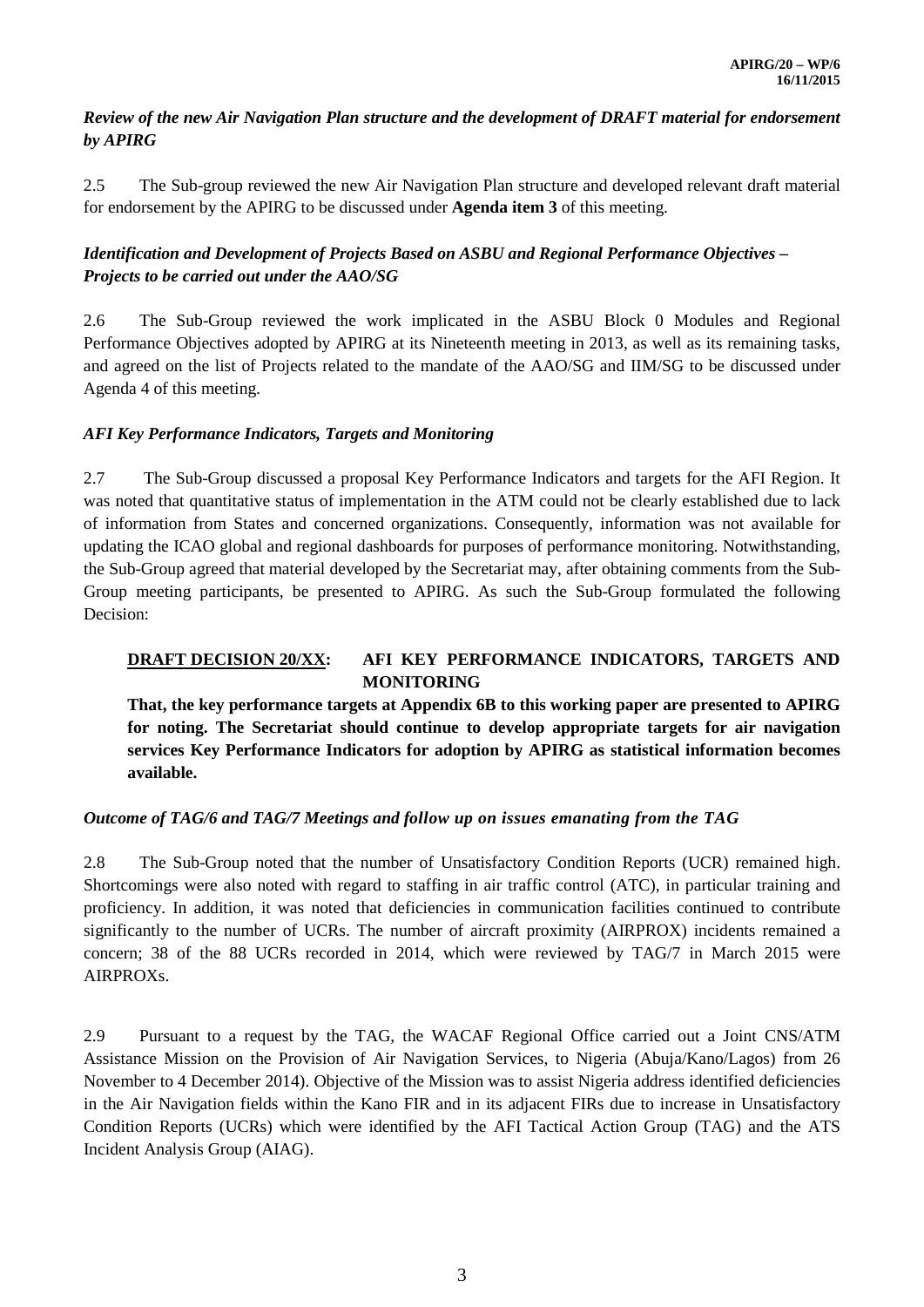2.10 The preliminary deficiencies which the TAG and AIAG identified include AIRPROXs resulting from recurrent incidents of degraded or failures in air/ground ground/ground communication within Kano ACC resulting in various UCRs including uncoordinated flights and lack of situational awareness between Kano ACC and its neighbouring ACCs of Niamey, N'Djamena and Douala.

2.11 The mission formulated 28 recommendations aimed at addressing outstanding UCRs identified by the TAG and AIAG. In addition a Plan of Action comprising 47 activities from the recommendations was drawn for the Short, Medium and Long Term implementation phases. The ICAO Regional Director, Dakar Office presented the Plan of Action to the Hon. Minister of Aviation in Nigerian, in Abuja and obtained official commitment to take the necessary actions to address causes of the UCRs.

2.12 The ESAF Regional Office carried out a mission to Angola with the objective of assisting the regulator and ATS provider to address ATS related safety issues, in particular traffic coordination failures between Gaborone and Luanda FIRs, and around position ILDIR ( $18^{\circ}$ S,  $10^{\circ}$ E). The mission and the Angola ATS authorities agreed on specific solutions which the Secretariat coordinated with concerned FIRs (Gaborone, Johannesburg Oceanic, Luanda and Windhoek) and are being implemented. The mission also discussed safety issues in the terminal airspace and proposed solutions.

### *Airspace modification in the Accra FIR*

2.13 The Sub-Group noted safety concerns raised by the TAG/7 meeting with regard to the airspace sectorization within Accra FIR which related to the management of airspace over Benin and Togo, and urged concerned parties to consider alternative solutions to address the airspace management issues. Subsequent to the Sub-Group meeting the ICAO WACAF Regional Office convened a meeting of concerned parties at its offices in Dakar, Senegal from 13 to15 July 2015 relating the sectorization of the Accra FIR. Outcome of the meeting included addressing the safety aspects that are related to the concern raised at the ATM/AIM/SAR SG/14 meeting. Amongst others, safety assessments concerning the airspace modification were shared and additional safety assessment involving all concerned service providers, Ghana CAA, Nigerian Airspace Management Agency (NAMA) and ASECNA, to which airspaces users would be invited were agreed.

2.14 While the central issues of concern were addressed by the abovementioned July 2015 meeting in Dakar, the Group may wish to urge the States responsible for the provision of ATS in the Accra FIR to continue monitoring the post sectorization safety issues in the Accra FIR, share information through established regional mechanisms such as the TAG, and address the issues.

# *Air Traffic Services Competencies*

2.15 The Sub-Group noted the first meeting of the Air Traffic Services Competencies Study Group (ATSCSG) had been held in Nairobi, Kenya, from 22 to 23 July 2014 and agreed on actions to carry out its work including circulation of surveys to collect information.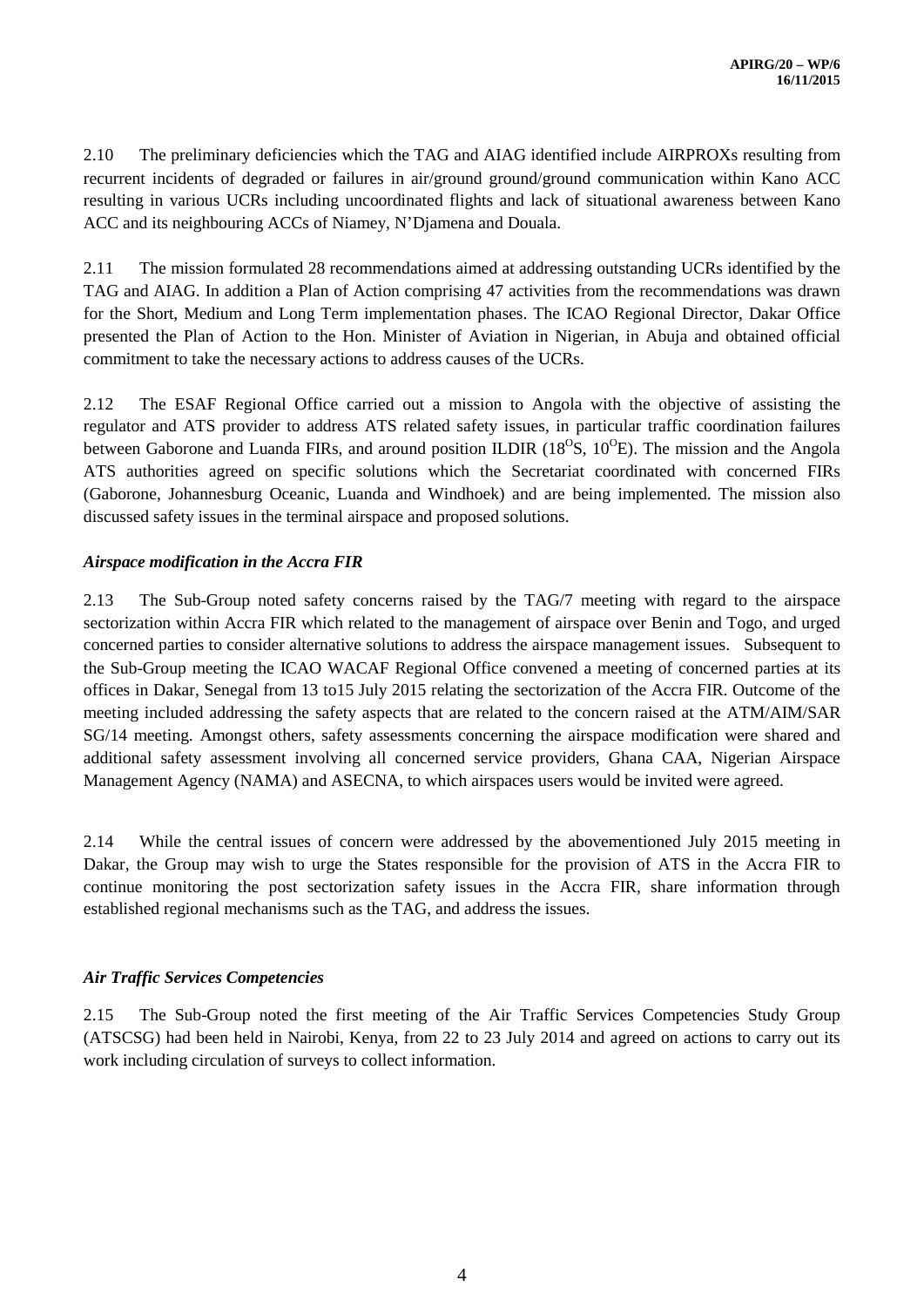### *Development and promulgation of contingency plans Contingency Plans (CPs)*

2.16 The meeting may wish to note that the Secretariat convened a *Workshop on Flight Information Region (FIR) and Regional Contingency Plans Development and Implementation Coordination for Southern AFI FIRs and States therein* (Gaborone, 25 to 27 August 2015). Convening of the Workshop was informed, among others, by results from the ICAO Universal Safety Oversight Audit Programme (USOAP), which indicated a significant shortcoming with respect to Standard 2.30 of Annex 11 to the Chicago Convention, relating to contingency plans (CP). The audit protocol question (PQ) relating to this Standard was satisfactory in less than 24% of AFI States.

2.17 In view of the above, the Workshop was aimed at providing information and guidance, to facilitate coordination of contingency routes (CRs) which is a major hurdle in the development of CPs, as well as to commence development of a regional contingency plan. Of the 12 States invited, 10 participated in the workshop and were able to successfully develop and coordinate their CRs. It is expected that all the 10 States promulgate their CPs by December 2015. A similar event targeting States in the Eastern AFI FIRs is scheduled to be held at the ICAO ESAF Regional Office in Nairobi, Kenya, from 15 to 18 December 2015.

2.18 Due to the importance of this workshop, FIRs that were invited to but not able to participate in the event in Gaborone in August 2015 have been invited again to participate in the Nairobi workshop. It may be noted in this respect that their further inability to participate would have the effect of continuing to disable their adjacent FIRs from completing their CRs, and would in addition further delay development of the regional CP. Accordingly, the Group may wish to urge States invited to the workshop and in Nairobi, as well as to similar implementation workshops that are characterised by inter-State/inter-FIR coordination to ensure participation.

### *ATS Separation Standards*

2.19 It was noted that since the 10 minute longitudinal separation was agreed for regional implementation in 2003, there had been operational requirements, the introduction PBN, increased coverage of communication and surveillance technologies (SSR, Multilateration, CPDLC/ADS-C, ADS-B, etc.) and other developments, which justify reduction of separation minima in specific FIRs in order to improve airspace capacity and efficiency. Accordingly, a need was identified for an APIRG project for the harmonized review and implementation of separation minima.

#### *ATS incidents reporting and investigation*

2.20 The Sub-Group noted that the reporting of incidents and deficiencies in the region remained low. Examples was were provided of some areas where the World Food Programme (WFP) had reported several incidents including AIRPROXs a year, but where many airlines operating in the same area had not reported any incidents. It was noted that the TAG had agreed to contribute towards reporting by making the reporting ATS incident report form more user friendly for flight crews and making it available in an electronic format. Information was provided that IFALPA was working with operators to improve the reporting of incidents and deficiencies.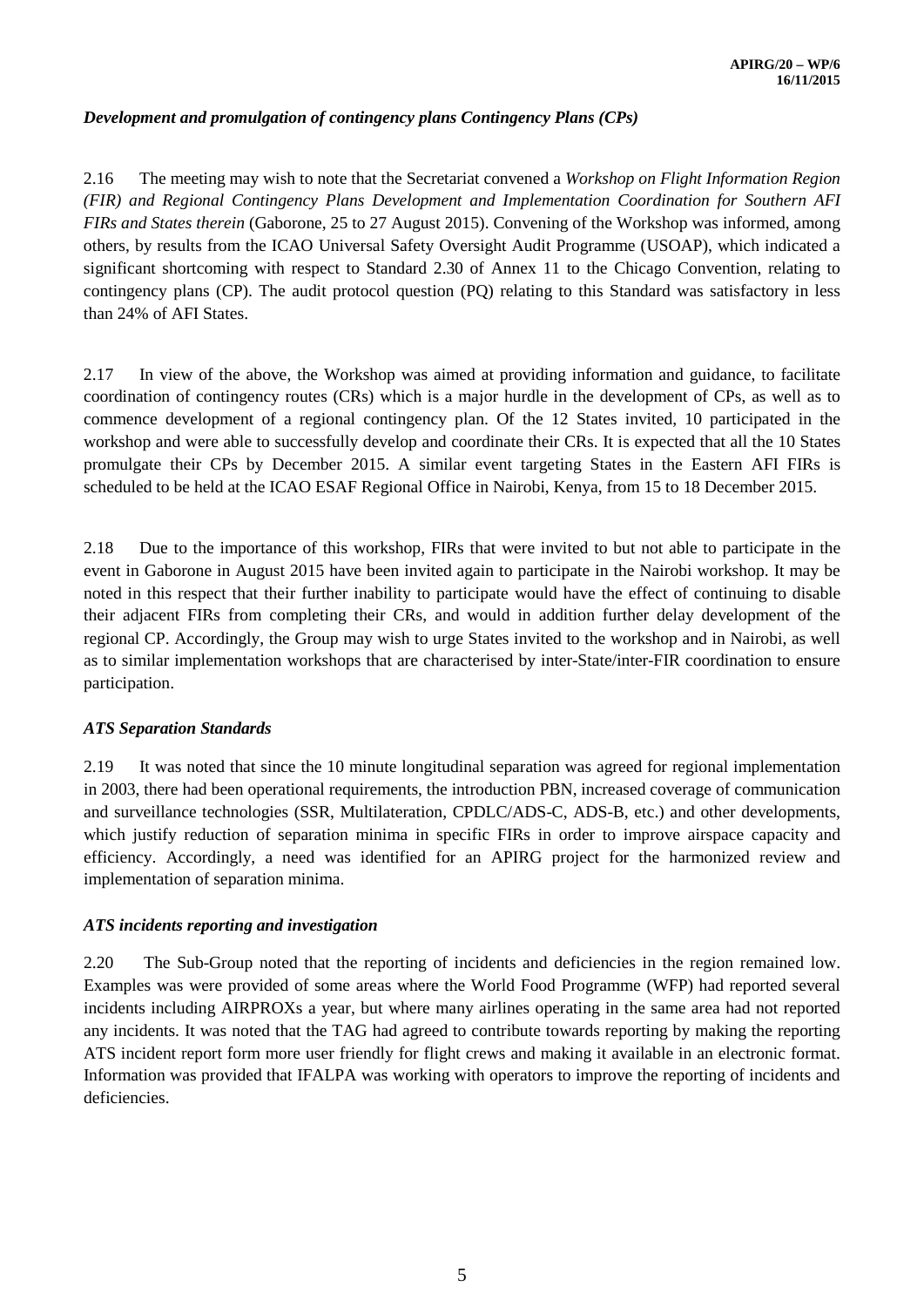2.21 The Sub-Group also noted that the quality of investigation reports, recommendations and States' action thereon reflected lack of training. There was also apparent reluctance to share reports due to concerns on the impact such reports might have on the organization or State concerned. Slow progress in establishing the "Just Culture" continued to be a critical factor negatively affecting the reporting of incidents. It was noted that while the matter was well provide for in *safety management (SSP/SMS)*, many States still had a long way to the establishment and functioning of safety management mechanisms as provided for in Annex 19 to the Chicago Convention. In addition, due to other more urgent challenges, the AFI Plan had established over 60% effective implementation of the safety oversight critical elements (CEs), as a status point from which more focus could be directed at the implementation of safety management (SSP). Accordingly, efforts need to continue to be directed at specific challenges such as the low reporting of ATS incidents and incident investigation training.

2.22 The Sub-Group noted with appreciation that the US Federal Aviation Administration (FAA) had offered (during the AFI TAG/7 meeting, March 2015) to assist the region with training of officials involved in the investigation of ATS incidents in order to strengthen the efforts aimed at learning more from the incidents and finding solutions to reduce the incidents. The Secretariat would be liaising with FAA on the offer.

#### *ATS route network improvement*

- 2.23 The Sub-Group noted that the PRND Working Group had completed the primary task of comprehensively improving the route network. In this respect, APIRG may wish to note that, using PBN as an enabler, the following have been achieved:
	- a) The AFI ATS route lengths have been reduced by about 4797 nautical miles. In order to provide early benefits to users, States/ANSPs made the routes available by using domestic ATS designators, pending formal approval of the routes by the ICAO President of Council.
	- b) With the current aircraft fleets using the network, the abovementioned track mile reductions represent a reduction of an estimated 144 million metric tons of CO2 emissions.
	- c) Significant flight planning flexibility has been provided for long haul flights to make lateral track changes as necessitated by weather (mostly winds), adding to more operational benefits.
	- d) Fifty eight (58) iFLEX tracks have been created to provide access to the Atlantic Ocean Random Routing Area, also providing for significant operational benefits.
	- e) In certain cases, the PRND has created routes to improve safety. A typical example being the unidirectional routes between Gaborone and Luanda replacing UG853 in this sector.

2.24 Remaining tasks in the ATS route development to be considered in the new APIRG working methodology would be mainly coordination of implementation, maintenance of the route system, and facilitating more flexible navigation concepts in the ASBU B0-FRTO.

2.25 Concern was raised on the safety issues that may have arisen in the improvement of the route network. In some instances the route network improvements could have resulted in significant pressure on air traffic controllers. The Sub-Group agreed that while safety assessments should be carried out accordingly for every airspace/route change as required in various ICAO provisions (Annex 11, Anne 19, Doc 4444, etc.), it was also important for users to make their route requests through the regional route development mechanisms and allow adequate time for requirements such as safety assessments to be carried out, taking into consideration the need for inter-FIR coordination to also be fulfilled.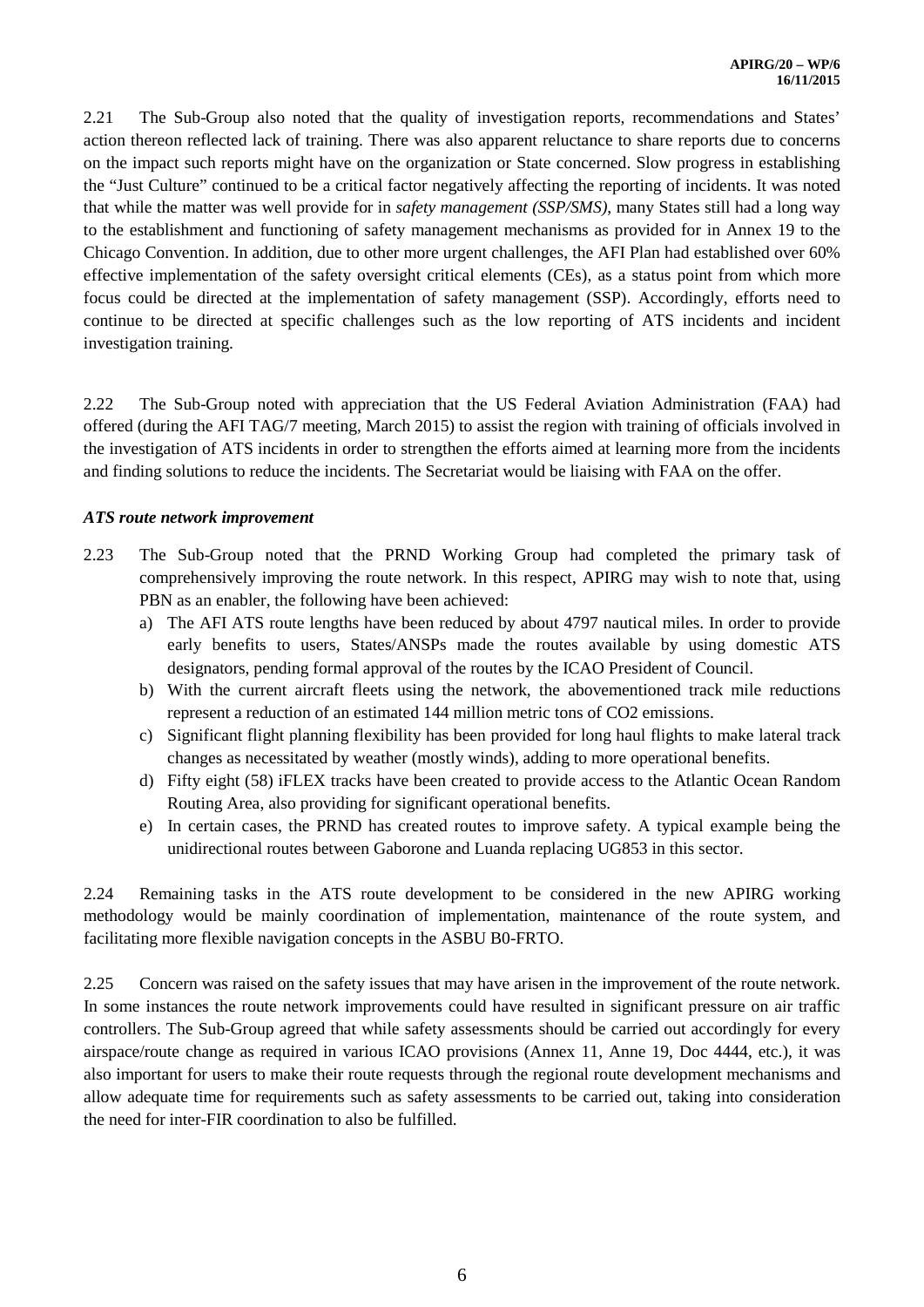## *Missing Flight Plans (FPL)*

2.26 The Sub-Group agreed that missing flight plans still required to be effectively resolved, and discussed the matter in detail. The safety aspect related to flight crew and controllers was highlighted. APIRG Conclusion 19/23: *Resolution of the Issue of Missing Flight Plans*, and other recommendations were recalled and it was noted that even though some ANSPs reported encouraging improvements from efforts taken, many of the recommendations were not being effectively implemented by States and ANSPs in the region. In this respect, it was noted that most of the challenges in missing flight plans had to do with operational aspects (e.g. personnel training) as opposed to shortcomings in equipment or infrastructure. The Sub-Group agreed that more effort should be made through a mechanism in the new APIRG structure as well as the Secretariat, to consolidate all conclusions and recommendations formulated over time by various forums, for all applicable stakeholders to implement.

### *Implementation of ADS-C/CPDLC*

2.27 The ATM/AIM/SAR SG/14 noted 13 ANSPs in the region had implemented ADS-C/CPDLC systems and nine were in advanced stages. The Sub-Group also recognized the need for monitoring the performance of these systems to ensure safety, and in this regard recalled APIRG Conclusion 19/30: *Establishment of a Data Link Central Monitoring and Reporting Agency (DL/CMRA)*. The meeting acknowledged user concern on the possible cost implications of the establishing the DL/CMRA, and referred the matter with user proposals to the APIRG CNS Sub-Group.

2.28 The Sub-Group noted that the *Global Operational Data Link Document (GOLD)* had been updated and agreed on the application of the updates, pending completing of a manual under development by ICAO to replace the GOLD. South Africa, which has been the custodian of the GOLD in the AFI region, was requested to appoint/nominate a specific focal point replace the previous focal point

### *Search and Rescue (SAR)*

2.29 The Sub-Group noted that minimal progress had been achieved in the area of SAR. Among others, the establishing of SAR agreements continued to be a challenge. The meeting noted that the format of the agreement could be part of the challenge in respect of the levels at which the agreements were to be signed. While acknowledging the need for high level agreements, the meeting recognized the potential benefit of establishing agreements (for some aspects) at lower level in order to facilitate operational cooperation, in particular coordination of SAR efforts where political issues are not necessarily involved. States were urged to provide updated information on the status of implementation in the area of SAR, as requested. Accordingly, the following Draft Conclusion was formulated.

### **DRAFT CONCLUSION 20/XX: REPORTING OF IMPLEMENTATION PROGRESS**

**That, in order to facilitate the clear identification of challenges and to facilitate prioritization of implementation support, States are urged to provide status of implementation in various areas as requested by the Secretariat, and in particular, to respond to surveys to that effect**.

*(Note: Although this Draft Conclusion was formulated during discussion of SAR matters, it was intended to apply to all areas of air navigation)*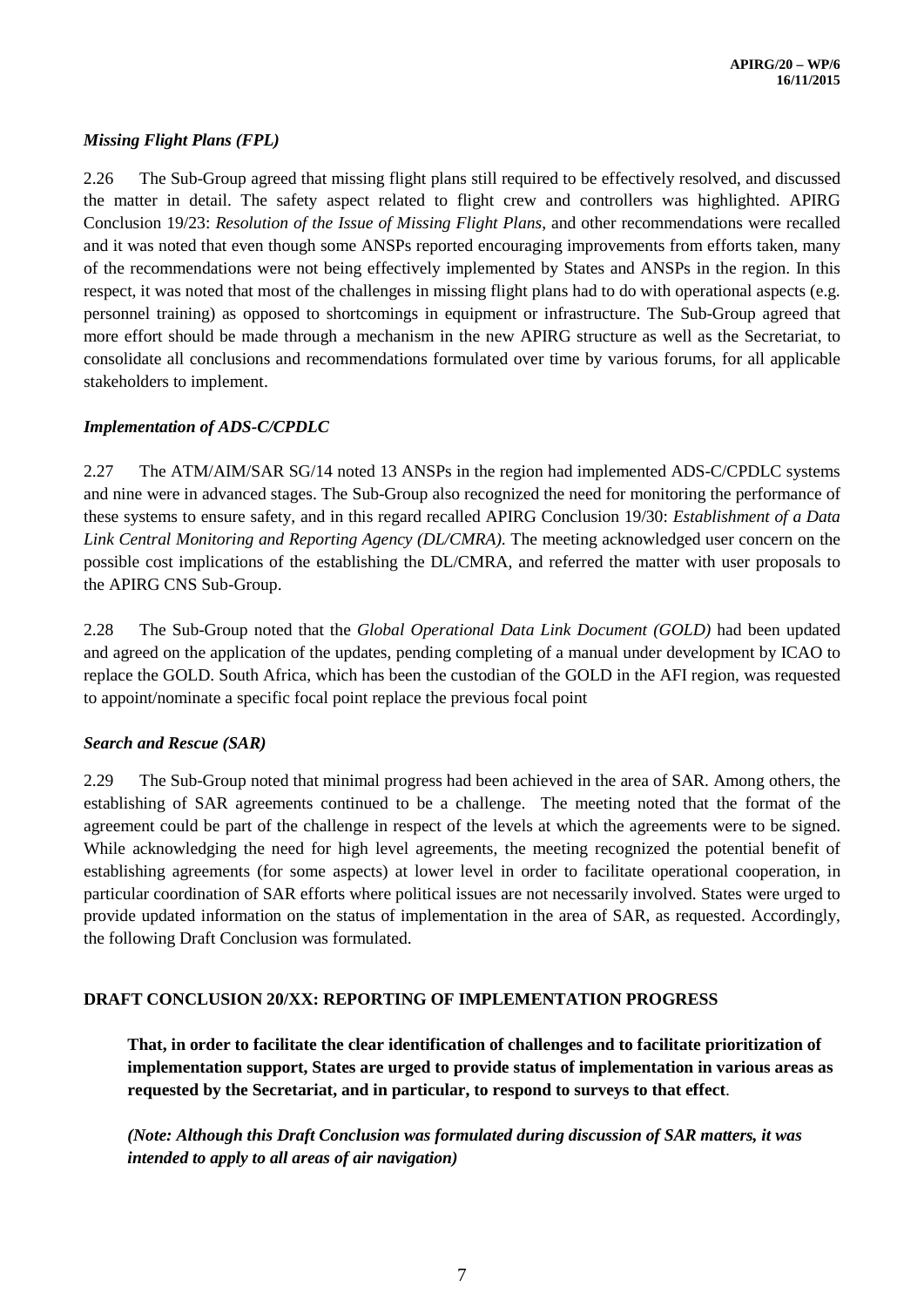### *Air* **Navigation** *Deficiencies*

2.30 The Sub-Group noted that the reporting of ATS incidents continued to be a challenge. The Group will recall that, at its 17 Meeting it had agreed under Conclusion 17/100 - *Development of the AFI web-based Air Navigation Deficiency Database*, to expedite development of the AFI Air Navigation Deficiencies Data Base (AANDD). However, at its 18<sup>th</sup> Meeting in Kampala, Uganda, 27-30 March 2012, the Group was informed on the ICAO Headquarters initiative that had developed a prototype system for the management of air navigation deficiencies at the global level, which had been incorporated in the integrated Safety Trend Analysis and Reporting System (iSTARS).

2.31 The database on the iSTARS platform was intended to centralize collection, and management (including analyses) of data and information on air navigation deficiencies. Accordingly, the Group adopted Conclusion 18/61 *- Single Centralized Air Navigation Deficiencies Database*, *inter alia*, calling on States and international organizations to test the system and provide feedback to the ESAF and WACAF Regional Offices.

2.32 The Group may wish to note that, not only is the reporting of deficiencies continuing to be low, but functionality of the iSTARS-based system has not been successful. On the other hand, regional systems (European Air Navigation Planning Group (EANPG), CAR/SAM Planning and Implementation Regional Group (GREPECAS) and Middle East Air Navigation Planning and Implementation Regional Group (MIDANPIRG)), have had better experiences. In this regard, the Group may agree on the resumption of work to bring the AANDD into operation, with the objective of having a system with functionalities that address specific challenges being experienced in the AFI Region, and in this regards to agree on the following Conclusion:

### **CONCLUSION 20/XX: AFI AIR NAVIGATION DEFICIENCIES DATA BASE (AANDD)**

# **That, in order to facilitate achievement of the objectives of reporting and resolution of deficiencies in the AFI Region, the Secretariat is requested to take necessary action to bring the AANDD into operation**

### *Other implementation activities*

2.33 *AFI Seminar on Civil/Military Coordination and Cooperation.* An AFI Seminar on Civil/Military Coordination and Cooperation was convened at the Ecole Africaine de la Météorolgie et de l'Aviation Civile (EAMAC) in Niamey, Niger from 26 to 28 May 2015. The Seminar was held pursuant to a recommendation of the 14<sup>th</sup> Meeting of the AFI Plan, as a continuation of the worldwide civil/military cooperation campaign recommended by the Global Air Traffic Management Forum on Civil/Military Cooperation (Montreal, October 2009).

2.34 The seminar, attended by 105 participants from 25 States and one organization, was opened by Mr. Raymond Benjamin, then ICAO Secretary General. In his opening address Mr Benjamin, *inter alia*, reiterated the importance of close civil/military cooperation and coordination on airspace optimization and effective search and rescue, highlighting global efforts to address such concerns following the MH370 and MH17 incidents in 2014.